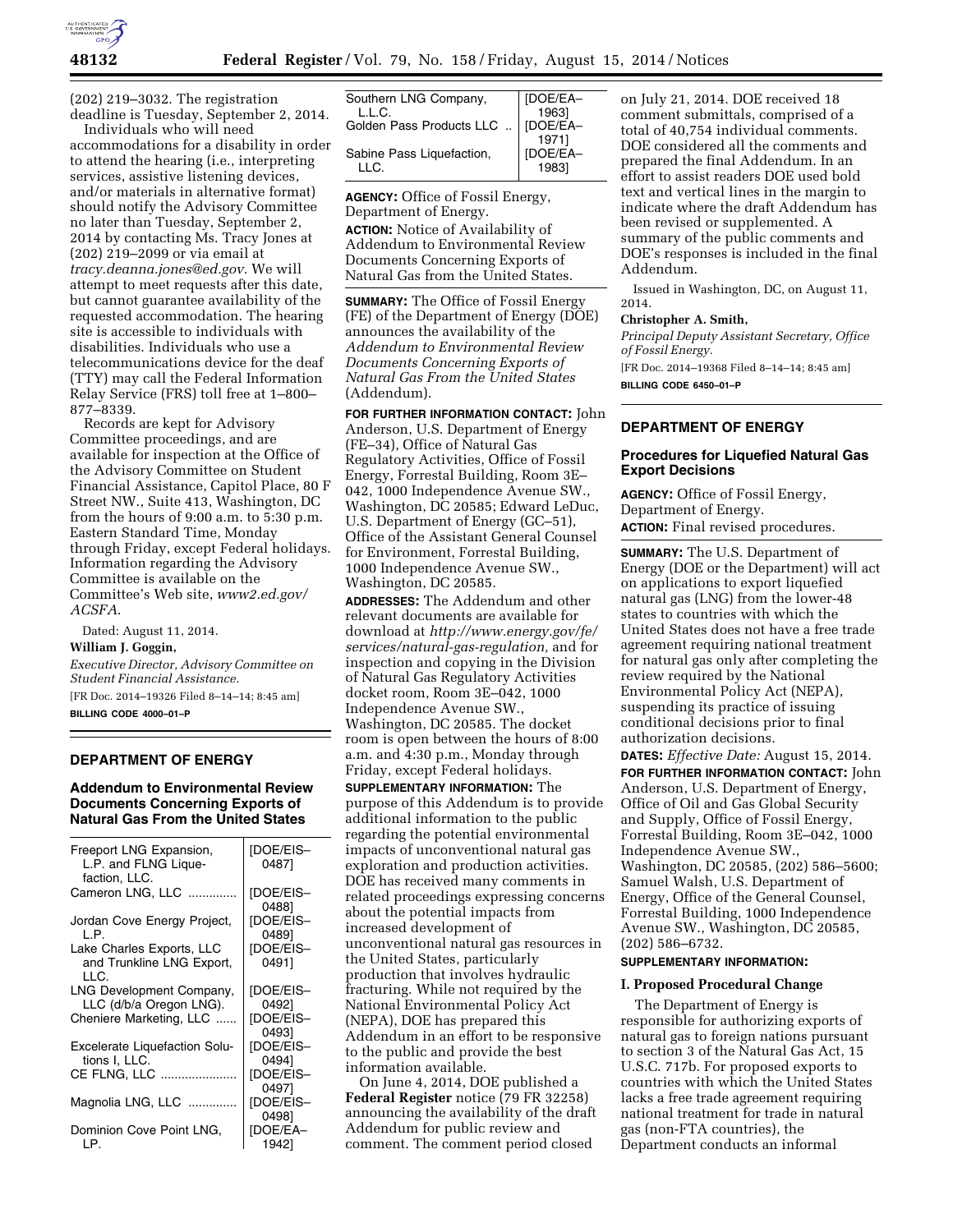adjudication and grants the application unless the Department finds that the proposed exportation will not be consistent with the public interest. 15 U.S.C. 717b(a). Before reaching a final decision on a non-FTA application, the Department must also comply with the National Environmental Policy Act (NEPA), 42 U.S.C. 4321 *et seq.*  Typically, the agency responsible for permitting the export facility serves as the lead agency in the NEPA review process and DOE serves as a cooperating agency within the meaning of the Council on Environmental Quality's (CEQ) regulations. 40 CFR 1501.4, 1501.5. For LNG terminals located onshore or in state waters, the agency responsible for permitting the export facilities is the Federal Energy Regulatory Commission (FERC) pursuant to Section 3(e) of the Natural Gas Act. 15 U.S.C. 717b(e). For LNG terminals located offshore beyond state waters, the responsible agency is the Maritime Administration (MARAD) within the Department of Transportation pursuant to Section 3(9) of the Deepwater Ports Act, as amended by Section 312 of the Coast Guard and Maritime Transportation Act of 2012 (Pub. L. 112–213).

For more than 30 years, DOE's regulations governing natural gas imports and exports have allowed for conditional decisions, on a discretionary basis, before DOE completes its review process.1 DOE's regulations at 10 CFR 590.402, entitled ''Conditional orders,'' state that DOE may issue a conditional order at any time during a proceeding prior to issuance of a final opinion and order. In the past three years, DOE has issued eight conditional authorizations for exports of LNG to non-FTA countries.2 In each of these proceedings, DOE has made preliminary findings on all factors relating to the public interest other than environmental issues. The conditional authorization orders have explained that, before taking final action, DOE will reconsider its public interest analysis in

light of the information gathered in the environmental review.3

DOE has acted on non-FTA LNG export applications according to the order of precedence posted on DOE's Web site on December 5, 2012. On June 4, 2014, however, DOE published a notice in the **Federal Register** proposing to suspend its practice of issuing conditional decisions prior to completion of the NEPA review process for LNG export applications from the lower-48 states. *Dep't of Energy, Proposed Procedures for Liquefied Natural Gas Export Decisions; Notice of Proposed Procedures,* 79 FR 32261 (Proposed Procedures Notice). DOE did not propose to amend 10 CFR 590.402 and, therefore, under the proposal would retain discretion to issue conditional decisions in the future.

DOE explained that, under the newly proposed procedures, DOE would cease to act on non-FTA LNG export applications according to the published order of precedence. Instead, DOE would act on applications in the order they become ready for final action. The Proposed Procedures Notice stated that an application is ready for final action when DOE has sufficient information on which to base a public interest determination and when DOE has completed its NEPA review. The Proposed Procedures Notice further explained that, for purposes of setting the order in which DOE will act, an application would be deemed to have completed the pertinent NEPA review process as follows: (1) For those projects requiring an Environmental Impact Statement (EIS), 30 days after publication of a Final EIS; (2) for projects for which an Environmental Assessment (EA) has been prepared, upon publication by DOE of a Finding of No Significant Impact (FONSI); or (3) upon a determination by DOE that an application is eligible for a categorical exclusion pursuant to DOE's regulations implementing NEPA, 10 CFR 1021.410, Appx. A & B. DOE explained that this test would apply in the same fashion regardless of whether FERC, MARAD, or DOE has served as the lead agency for preparation of the environmental review document.

The Proposed Procedures Notice also made clear that the proposed procedures would not affect the continued validity of the conditional authorizations DOE had already issued. For those applications, DOE stated it would proceed as explained in the orders: By reconsidering the conditional authorization in light of the information

gathered in the environmental review once that review is complete and taking appropriate final action.

The Department offered four reasons for the proposed procedural change. *See*  Proposed Procedures Notice at 79 FR 32263–32264. First, the Department explained that conditional authorizations no longer appear necessary for FERC or the majority of applicants to commit resources to the NEPA review process. Second, the Department explained that by suspending its practice of issuing conditional decisions and ceasing to follow the order of precedence published on December 5, 2012, DOE would better be able to ensure prompt action on applications that are otherwise ready to proceed. Third, the Department explained that the proposed procedures would improve the quality of information on which DOE bases its decisions. Finally, the Department noted that suspending its practice of issuing conditional decisions would better allocate departmental resources by reducing the likelihood that the Department would be forced to act on applications with little prospect of proceeding.

#### **II. Public Comments**

The Department received 74 comments in response to the Proposed Procedures Notice.4 Many of the comments expressed general support for or opposition to LNG exports or otherwise urged substantive changes to DOE's public interest analysis. DOE officials have read and considered these comments carefully, but consider them outside the scope of the Proposed Procedures Notice, which addressed only whether DOE should suspend its current practice of issuing conditional decisions prior to completion of NEPA review.

The remaining relevant comments generally fall into three groups: Comments on the rationale DOE provided for the proposed procedures, comments on the test proposed for when an application is ready for final decision, and comments on the timing of final decisionmaking once an application is ready for final action.

### *A. Comments on the Rationale for the Proposed Procedures*

*Public Comments:* DOE's first rationale advanced in support of the proposed procedural change was that conditional decisions no longer appear necessary for FERC or the majority of

<sup>1</sup> *Dep't of Energy, Import and Export of Natural Gas; New Administrative Procedures; Proposed Rule,* 46 FR 44696 (Sept. 4, 1981).

<sup>2</sup> *LNG Develop. Co., LLC (d/b/a Oregon LNG),*  DOE/FE Order No. 3465 (July 31, 2014) [hereinafter *Oregon LNG*]; *Jordan Cove Energy Project, L.P.,*  DOE/FE Order No. 3413 (March 24, 2014); *Cameron LNG, LLC,* DOE/FE Order No. 3391 (Feb. 11, 2014); *Freeport LNG Expansion, L.P. et al.,* DOE/FE Order No. 3357 (Nov. 15, 2013); *Dominion Cove Point LNG, LP,* DOE/Order No. 3331 (September 11, 2013); *Lake Charles Exports, LLC,* DOE/FE Order No. 3324 (Aug. 7, 2013); *Freeport LNG Expansion, L.P. et al.,* DOE/FE Order No. 3282 (May 17, 2013); *Sabine Pass Liquefaction, LLC,* DOE/FE Order No. 2961 (May 20, 2011).

<sup>3</sup>*See, e.g., Oregon LNG,* DOE/FE Order No. 3465, at 138.

<sup>4</sup>The comments are available at: *[http://](http://energy.gov/fe/proposed-procedures-liquefied-natural-gas-export-decisions) [energy.gov/fe/proposed-procedures-liquefied](http://energy.gov/fe/proposed-procedures-liquefied-natural-gas-export-decisions)[natural-gas-export-decisions](http://energy.gov/fe/proposed-procedures-liquefied-natural-gas-export-decisions)* (Comments).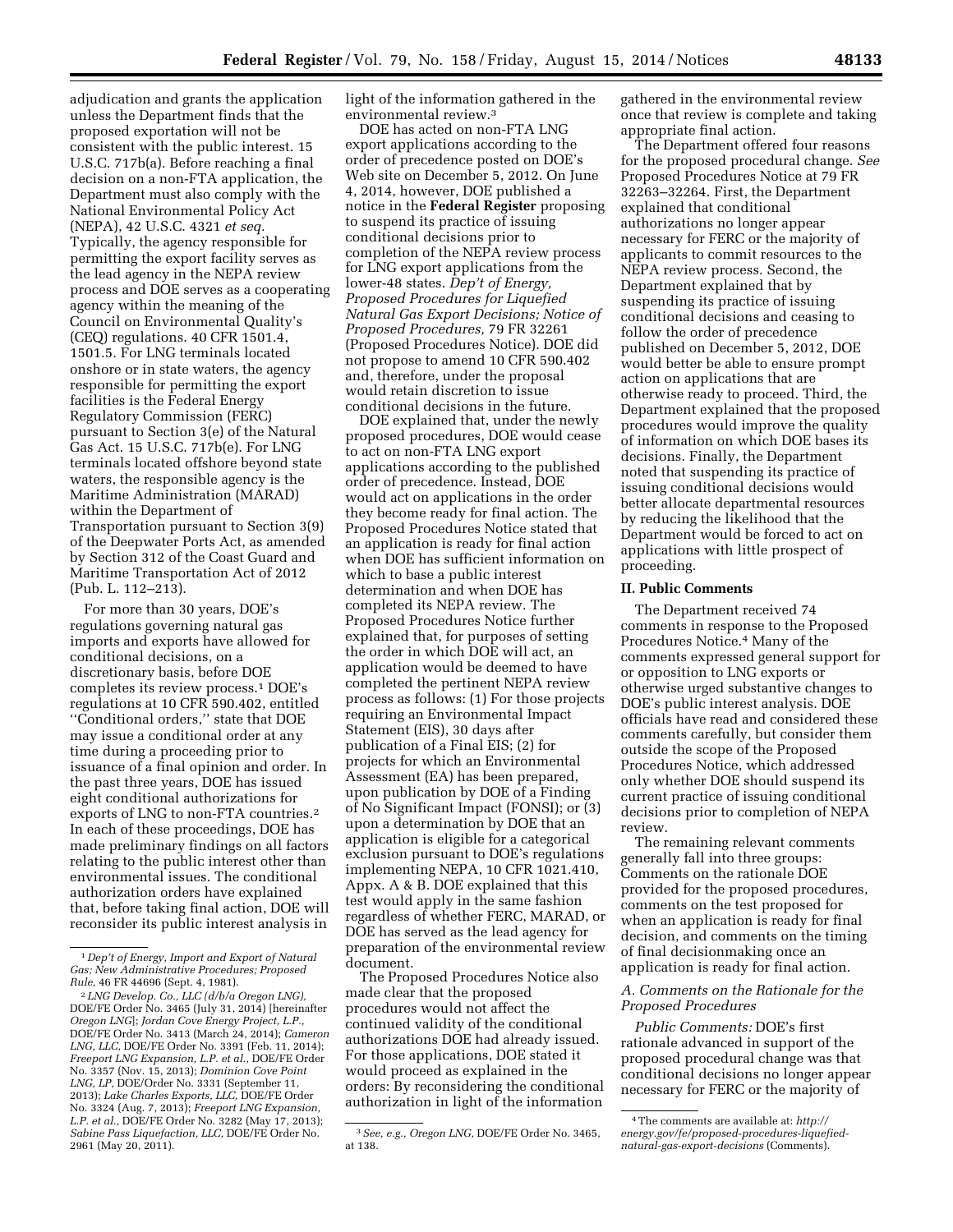applicants to commit resources to the NEPA review process. Many commenters supported this claim. Several other commenters questioned it, however, observing that conditional decisions may have value for applicants even if they have already initiated NEPA review. Likewise, they asserted that conditional decisions may be of value to other stakeholders, such as financial parties, LNG purchasers, or

foreign governments. *DOE Response:* DOE acknowledges that conditional decisions may hold value for some applicants and may supply useful information to third parties. Nevertheless, the justification for issuing conditional decisions before completing NEPA review is much weaker in an environment where applicants are willing to commit resources to NEPA review even without a conditional decision. In the approximately 18 months since we established the existing order of precedence, we have had an opportunity to observe industry developments, as well as the progress of numerous individual projects in the FERC-led NEPA review processes. We have seen numerous instances where applicants have proven willing to commit resources to NEPA review before having received a conditional authorization. As noted above, to date DOE has issued eight conditional authorizations (including one, *Sabine Pass,* which is now final) cumulatively authorizing non-FTA exports in a combined total of 10.52 billion cubic feet per day of natural gas (Bcf/d). Many of these applicants had made substantial progress in preparing resource reports for the NEPA review process before receiving their conditional authorizations. Likewise, among applicants that have not yet received a conditional decision, at least seven projects constituting 9.51 Bcf/d in requested export capacity have made considerable progress in the NEPA review process.5 These examples demonstrate that, broadly speaking, conditional decisions are no longer necessary for applicants to commit

substantial resources to the NEPA review process.

*Public Comments:* The second rationale advanced in support of the proposed procedural change was that it would ensure that applications otherwise ready for DOE action will not be held back by their position in the order of precedence. Many commenters voiced support for the proposed procedures for this reason. One commenter, however, asserted that under the proposed procedures, DOE will no longer concurrently evaluate whether applications are in the public interest while these applications are undergoing NEPA review. This commenter, therefore, concluded that the proposed procedures would lengthen DOE's review time. This commenter also asserted that it is arbitrary for DOE to require the completion of NEPA review before DOE completes its public interest review.

*DOE Response:* DOE wishes to clarify that applicants can and should apply concurrently to DOE and to FERC or MARAD. DOE will begin the process of evaluating whether an application is in the public interest prior to completion of NEPA review, but will not issue a final decision before the NEPA review is complete. The requirement that NEPA review be completed prior to a final public interest determination is not arbitrary, but rather flows from the most fundamental requirement in NEPA: that agencies consider environmental impacts prior to deciding to undertake a major federal action. *See* 10 CFR 1021.210(b) (''DOE shall complete its NEPA review for each DOE proposal before making a decision on the proposal.''); *see also Silentman* v. *Federal Power Commission,* 566 F.2d 237 (D.C. Cir. 1977) (a cooperating agency must await the lead agency's completion of its impact statement before taking final action).

*Public Comments:* The third rationale advanced in support of the proposed procedural change was that it would improve the quality of information on which DOE bases its decisions. One reason provided for why the proposed procedures would improve the quality of information is that, by restricting its decisions to applicants that have undertaken the considerable expense of providing the engineering and design information necessary to complete NEPA review, DOE would make its decisions on a cohort of projects that are, on average, more likely to be financed and built than those that have not completed NEPA review. By focusing on projects that are more likely to proceed, DOE reasoned that it would be better positioned to evaluate the

cumulative impacts of its decisions on natural gas markets. One commenter rejected this reasoning, stating that applicants with the wherewithal to build LNG export facilities also have the wherewithal to complete the permitting process.

*DOE Response:* The commenter's observation that applicants with the wherewithal to build LNG export facilities also have the wherewithal to complete the permitting process supports rather than undermines DOE's reasoning. DOE's view is that LNG projects for which NEPA review is complete have already shown themselves more likely to advance to commercial operation than projects that have not yet commenced the NEPA process (or have stalled at that stage) for whatever reason. By eliminating the possibility that DOE will issue conditional decisions on applications that never complete the NEPA review process, the proposed procedures will help to focus DOE's decisionmaking on projects that are more likely to proceed and, therefore, will benefit DOE's ability to assess cumulative market impacts.

*Public Comments:* DOE noted that it generally would be preferable to integrate the consideration of all public interest factors in a single, final order. Under existing procedures, DOE has focused on economic and international factors at the conditional decision stage and considered environmental factors at the final stage, once NEPA review is complete. Under the proposed procedures, DOE would evaluate all such public interest factors in one order. One commenter asserted that DOE failed to explain why it is generally preferable to integrate analysis of all public interest factors in a single order.

*DOE Response:* DOE's public interest determinations involve consideration of a wide range of factors. These public interest factors include economic, international, and environmental considerations that, under current practice, have been bifurcated between DOE's conditional and final authorizations. In some instances, the bifurcation is not problematic because the issues are largely distinct. In other instances, however, there may be overlap between environmental and non-environmental issues that would be more efficiently and thoroughly resolved in a single order. For these reasons, DOE believes that it is generally preferable to consider these factors concurrently and to present them in a single analysis. Further, doing so demonstrates that each factor is given full consideration and allows DOE to communicate its decision to the public in a simpler, more comprehensible way.

<sup>5</sup>*See Corpus Christi Liquefaction, LLC,* FERC Docket No. CP12–507; *Excelerate Liquefaction Solutions (Port Lavaca I), LLC et al.,* FERC Docket Nos. CP14–71, 72 & 73; *Southern LNG Co. LLC,*  FERC Docket No. CP14–103; *CE FLNG,* FERC Docket No. PF13–11, *Golden Pass Products LLC,*  FERC Docket No. PF13–14; *Sabine Pass Liquefaction, LLC and Sabine Pass LNG, L.P.,* FERC Docket No. CP14–12; *Magnolia LNG, LLC,* FERC Docket No. PF13–9. In addition to these projects that have made substantial progress, two others have recently been accepted for pre-filing at FERC. *See Gulf LNG Liquefaction Company, L.L.C.,* FERC Docket No. PF 13–4, *Louisiana Energy, LLC,* FERC Docket No. PF14–17.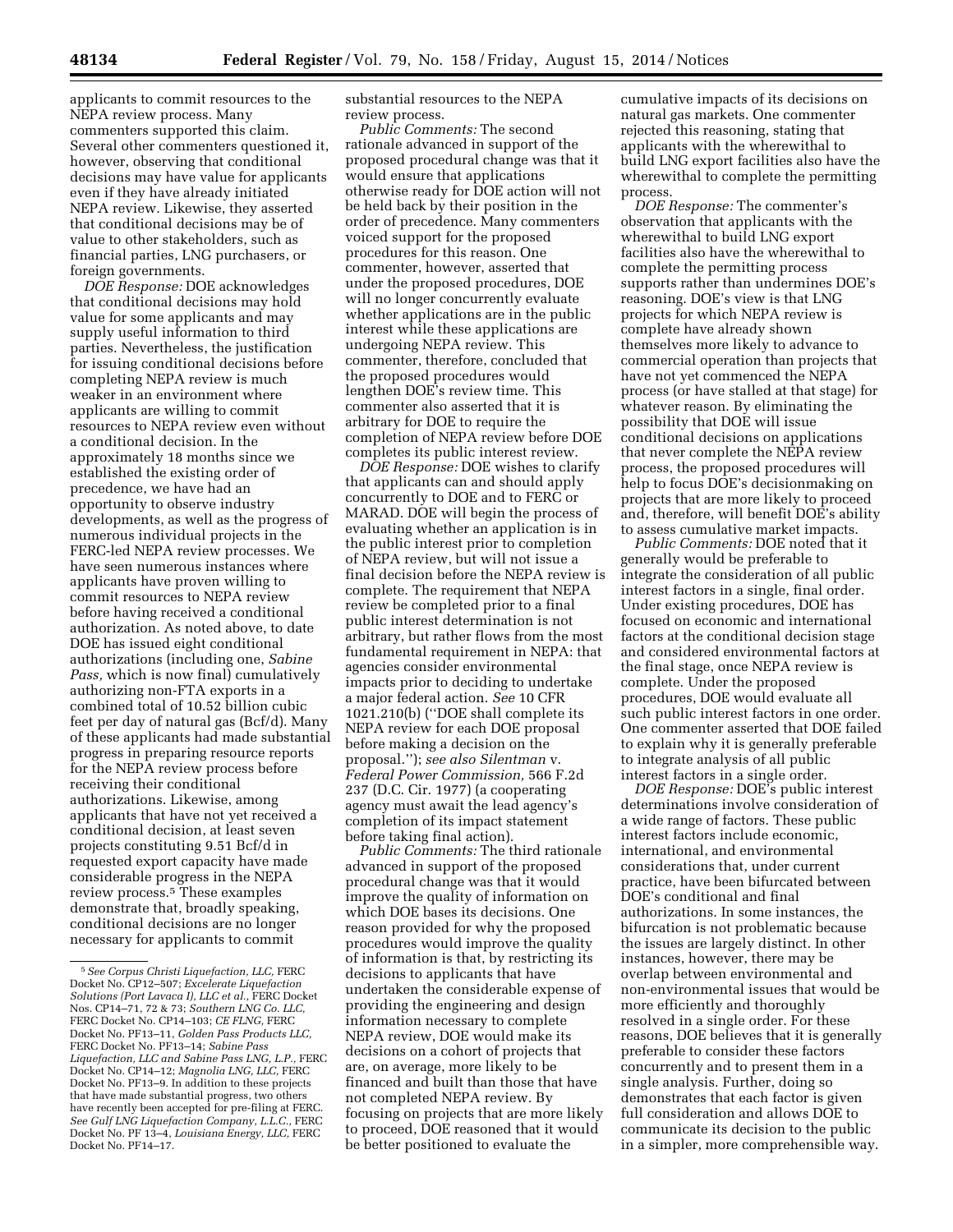### *B. Comments on the Test for When an Application is Ready for Final Decision*

*Public Comments:* As explained above, DOE proposed that it would act on applications in the order they become ready for final decision. DOE specified that an application is ready for final decision when DOE has completed the NEPA review and when DOE has sufficient information on which to base a public interest determination. One commenter recommended that the requirement that DOE has sufficient information on which to base a public interest determination be removed. This commenter asserted that, because the Natural Gas Act creates a rebuttable presumption in favor of authorizing imports and exports, DOE lacks the power to ensure that the record in a proceeding is complete before taking final action.

*DOE Response:* In the revised procedures, DOE will retain the requirement that it have sufficient information on which to base a public interest determination as a predicate to final action. The commenter is correct that the Natural Gas Act creates a rebuttable presumption in favor of authorizing imports and exports. But that presumption does not remove DOE's power to impose informational requirements on applicants or to decide when it has a complete record on which to base its decision. *See, e.g.,* 10 CFR 590.202, 590.203.

*Public Comments:* DOE proposed that it would act on applications in the order they become ready for final decision and that an application is ready for final decision when DOE has completed the pertinent NEPA review. DOE further specified that the application will be deemed to have completed the pertinent NEPA review (1) for those projects requiring an EIS, 30 days after publication of a Final EIS, (2) for projects for which an EA has been prepared, upon publication by DOE of a Finding of No Significant Impact (FONSI), or (3) upon a determination by DOE that an application is eligible for a categorical exclusion pursuant to DOE's regulations implementing NEPA, 10 CFR 1021.410, Appx. A & B.

Commenters urged DOE to clarify that the pertinent NEPA review may be one in which DOE serves as a cooperating agency and either FERC or MARAD serves as lead agency. Relatedly, one commenter sought clarification as to whether DOE intends to issue a FONSI in cases where it adopts an EA prepared by another agency, and whether DOE may accept a categorical exclusion determination made by another agency.

*DOE Response:* The pertinent NEPA review referred to in the Proposed Procedures Notice may be one for which another agency is the lead agency and DOE is a cooperating agency, provided that DOE ultimately elects to adopt the EA or EIS produced by the lead agency. As a cooperating agency, DOE may adopt an EIS or EA prepared by another agency and need not re-publish those documents for additional comment. 40 CFR 1506.3(c). Nevertheless, even when it is participating as a cooperating agency, DOE is ultimately responsible for its own NEPA compliance. Therefore, where another agency has prepared an EA or EIS that DOE has chosen to adopt, DOE must conduct its own independent analysis and issue its own FONSI or Record of Decision, respectively. Similarly, DOE must issue its own categorical exclusion determination. A categorical exclusion determination issued by another agency may inform DOE's decisionmaking, but DOE may only determine that a proposed action is categorically excluded from NEPA review in accordance with its own regulations. 10 CFR 1021.410, Appx. A & B. We note that DOE's list of categorical exclusions applicable to specific agency actions includes: ''approvals or disapprovals of new authorizations or amendments of existing authorizations to import or export natural gas under section 3 of the Natural Gas Act that involve minor operational changes (such as changes in natural gas throughput, transportation, and storage operations) but not new construction.'' *Id.* Appx. B at B5.7.

*Public Comments:* One commenter questioned why, for projects requiring an EIS, completion of the NEPA review process occurs 30 days after publication of the EIS rather than upon publication of the EIS.

*DOE Response:* The CEQ regulations implementing NEPA generally prohibit agencies from making a final decision in reliance on an EIS until 30 days after publication by the Environmental Protection Agency of the notice of availability for the final EIS. 40 CFR 1506.10(b)(2). In cases where DOE is a cooperating agency in the preparation of an EIS, DOE must also adopt the final EIS before it can issue a Record of Decision.

# *C. Comments Related to the Timing of Final Decisions*

*Public Comments:* Numerous commenters urged DOE to establish a uniform deadline by which DOE will issue final decisions after an application's NEPA review is complete. These commenters contend that a deadline would provide greater

regulatory certainty enabling better planning and investment decisions.

*DOE Response:* DOE is sympathetic to this concern. Indeed, one of the overriding purposes of the procedural changes announced in this notice is to enable prompt action on applications that are ready for final decision. However, DOE has several concerns with creating a uniform deadline. First, each application contains novel issues such that a deadline that is reasonable for the majority of cases may be unreasonable in an individual case. Second, DOE lacks control over when the NEPA review for applications is complete. Were the final EIS for several applications to be completed at or around the same time, compliance with a fixed deadline may be unworkable. For these reasons, DOE declines to create a deadline for final decisions in this notice.

#### **III. Revised Procedures**

For the reasons provided in the Proposed Procedures Notice and in this notice, DOE will implement the procedural changes substantially as proposed. Specifically, DOE will suspend its practice of issuing conditional decisions on applications to export LNG to non-FTA countries from the lower-48 states.<sup>6</sup>

DOE will no longer act in the published order of precedence, but will act on applications in the order they become ready for final action. An application is ready for final action when DOE has completed the pertinent NEPA review process and when DOE has sufficient information on which to base a public interest determination. For purposes of determining the order in which DOE will act on applications before it, DOE will use the following criteria: (1) For those projects requiring an EIS, 30 days after publication of a Final EIS, (2) for projects for which an EA has been prepared, upon publication by DOE of a Finding of No Significant Impact, or (3) upon a determination by DOE that an application is eligible for a categorical exclusion pursuant to DOE's

 $^{\rm 6}$  The revised procedures will apply only to exports from the lower-48 states. In the Proposed Procedures Notice, DOE stated that no long-term applications to export LNG from Alaska were currently pending and, therefore, DOE could not say whether there may be unique features of Alaskan projects that would warrant exercise of the DOE's discretionary authority to issue conditional decisions. After publishing the Proposed Procedures Notice, DOE received one application to export LNG from Alaska. *See* Alaska LNG Project LLC, Application for Long-Term Authorization to Export Liquefied Natural Gas, Docket No. 14–96– LNG (July 18, 2014). DOE will consider whether to issue a conditional decision on that application, or any future application to export from Alaska, in the context of those proceedings.